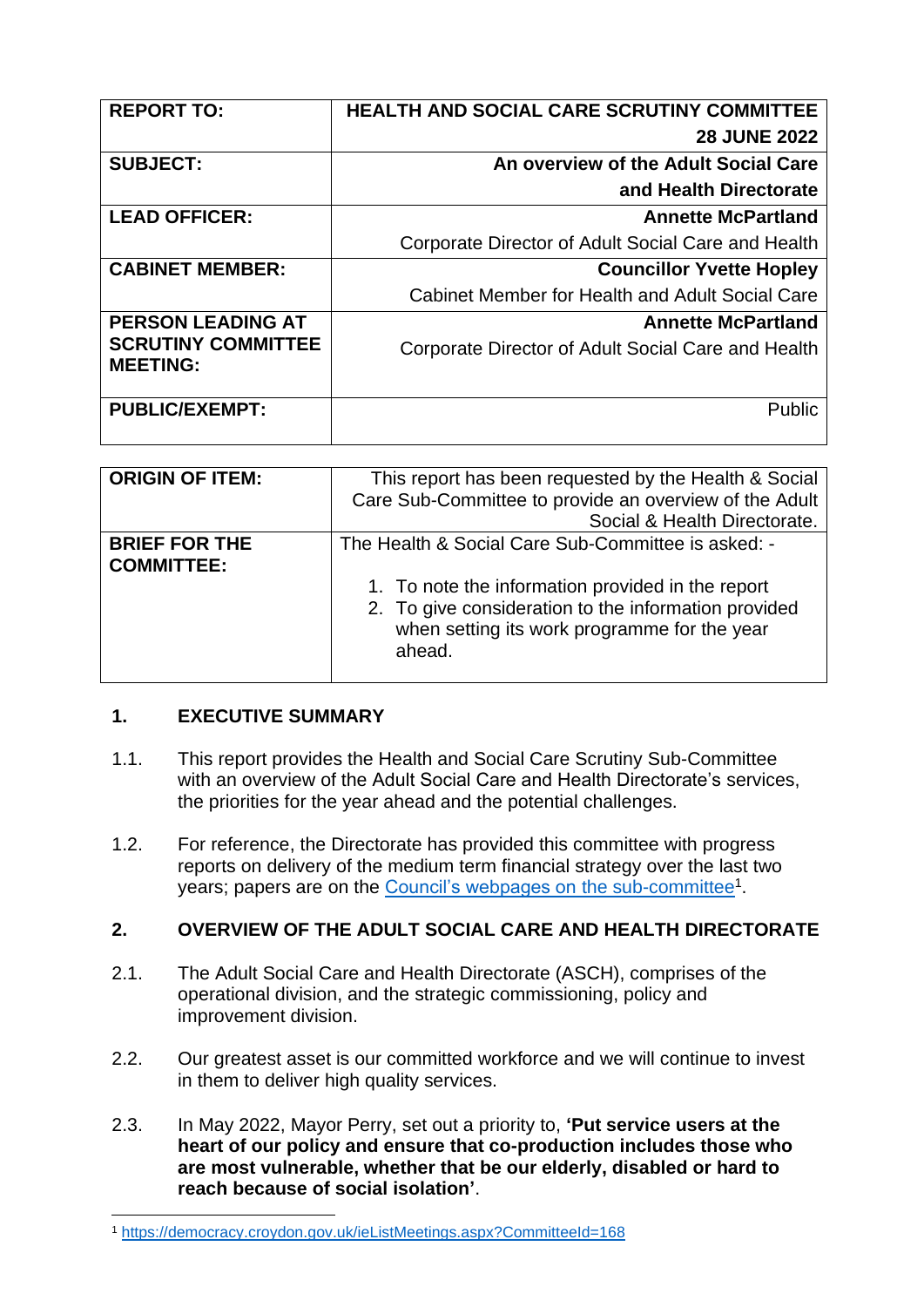2.4. Our vision, aligned to the Mayor's priority, set out in the ASCH strategy is to:

#### **'enable people to live in a place they call home, with the people and things that they love, doing the things that matter to them in communities which look out for one another'.**

- 2.5. The strategy sets our direction for transformation and improvement for the next four years. It provides clarity to our residents, carers, workforce, providers and partners, on the core adult social care offer from the Council, and within its commitments to the One Croydon Alliance (our partnership arrangement with health).
- 2.6. Our adult social care offer focusses on enabling our workforce to deliver benefits for our residents, primarily:
	- Safeguarding vulnerable adults.
	- Providing social care information and advice to all residents and their families who need it.
	- Supporting residents in partnership with statutory and voluntary sector organisations in an asset based approach.
	- Providing support proportionately, ensuring we make best use of the resources we have available.
	- Integration with health where it makes sense for local residents.
	- Developing an integrated plan to manage the effects of long-COVID.

# **3. RESIDENT VOICE**

- 3.1. Launching the strategy, we made commitments at the Health and Social Care Scrutiny Sub-Committee (January 22) and Cabinet (February 22) to ensuring we make real our 'Resident Voice' priority, and that it is not seen as tokenistic. We will develop a 'Resident Voice Communications and Engagement Plan'. Again, this aligns to the Mayor's priority on co-production.
- 3.2. This will set out how we build long lasting relationships with our residents through strengths based operational and commissioning practice, ongoing officer representation with existing panels and partnership Boards, and in the six 'Local Community Partnerships' that have grown across the borough. It is also our intention to invite as members to the Improvement Board, resident and carer representatives.
- 3.3. The Local Account we will publish in 2022 (mentioned below in more detail), will be our opportunity to demonstrate how we are succeeding on developing Resident Voice.

# **4. KEY NATIONAL POLICY CHANGES ON THE HORIZON**

4.1. There is substantial Government led legislative change expected during the remainder of the Council's medium term financial strategy. These are listed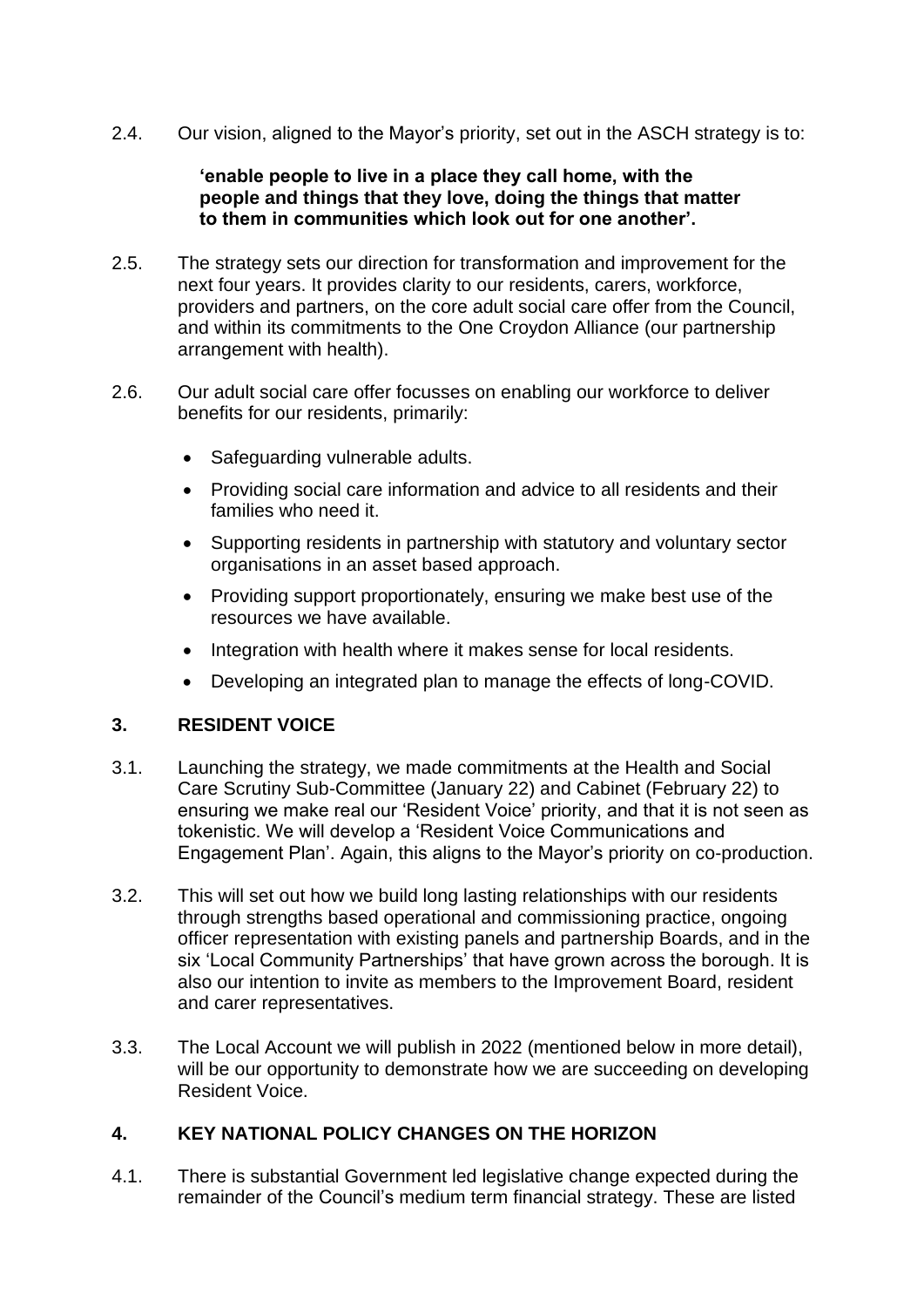below and will have an impact on both the Council's adult social care and health service core offer.

- 4.2. **[Integration white paper](https://www.gov.uk/government/publications/health-and-social-care-integration-joining-up-care-for-people-places-and-populations)**<sup>2</sup> (published 09 February 2022). The Department of Health and Social Care published the White Paper Integration and innovation: working together to improve health and social care for all (and includes housing), which sets out the legislative changes to be delivered as part of the Health and Care Act 2022.
- 4.3. [Adult Social Care Reform](https://engage.dhsc.gov.uk/social-care-reform/?utm_campaign=Adult%20Social%20Care%20Update%2024.03.22&utm_content=dhsc-mail.co.uk&utm_medium=email&utm_source=Department%20of%20Health%20and%20Social%20Care&wp-linkindex=15)<sup>3</sup> 'people at the heart of care' (published December 2021); this includes implementation of the 'Care Cap', and the 'Fair Cost of Care' market sustainability programme.
- 4.4. **Adult Social Care Inspection** The new Care Quality Commission inspection cycle begins in April 2023. This will enable a robust and realistic understanding of strengths and weaknesses and mitigating actions. We will be measured against four domains: (1) Working with people, (2) Providing support, (3) Ensuring safety; and (4) Leadership and workforce.

# **5. KEY STRATEGIC PARTNERS**

- 5.1. **South West London Integrated Care System** a collaboration of the NHS, local authorities and other partners across SW London including:
	- South West London Clinical Commissioning Group (Croydon, Kingston, Merton, Richmond, Sutton and Wandsworth).
	- All six local authorities represented.
	- Acute and community providers: Central London Community Healthcare, Croydon Health Services NHS Trust, Epsom and St Helier University Hospitals NHS Trust, Hounslow and Richmond Community Healthcare, Kingston Hospital NHS Foundation Trust, The Royal Marsden Foundation Trust, St George's NHS Foundation Trust, and Your **Healthcare**
	- Two mental health providers: South West London and St George's Mental Health NHS Trust, South London and the Maudsley NHS Foundation Trust.
	- GP Federations in each of the six boroughs.
	- London Ambulance Service.
	- Six Healthwatches and key borough voluntary sector organisation.

# 5.2. **One Croydon Alliance (Croydon 'Place' health and care partnership)**

• Croydon Council

<sup>3</sup> [https://engage.dhsc.gov.uk/social-care-](https://engage.dhsc.gov.uk/social-care-reform/?utm_campaign=Adult%20Social%20Care%20Update%2024.03.22&utm_content=dhsc-mail.co.uk&utm_medium=email&utm_source=Department%20of%20Health%20and%20Social%20Care&wp-linkindex=15)

<sup>2</sup> [https://www.gov.uk/government/publications/health-and-social-care-integration-joining-up-care-for](https://www.gov.uk/government/publications/health-and-social-care-integration-joining-up-care-for-people-places-and-populations)[people-places-and-populations](https://www.gov.uk/government/publications/health-and-social-care-integration-joining-up-care-for-people-places-and-populations)

[reform/?utm\\_campaign=Adult%20Social%20Care%20Update%2024.03.22&utm\\_content=dhsc](https://engage.dhsc.gov.uk/social-care-reform/?utm_campaign=Adult%20Social%20Care%20Update%2024.03.22&utm_content=dhsc-mail.co.uk&utm_medium=email&utm_source=Department%20of%20Health%20and%20Social%20Care&wp-linkindex=15)[mail.co.uk&utm\\_medium=email&utm\\_source=Department%20of%20Health%20and%20Social%20Ca](https://engage.dhsc.gov.uk/social-care-reform/?utm_campaign=Adult%20Social%20Care%20Update%2024.03.22&utm_content=dhsc-mail.co.uk&utm_medium=email&utm_source=Department%20of%20Health%20and%20Social%20Care&wp-linkindex=15) [re&wp-linkindex=15](https://engage.dhsc.gov.uk/social-care-reform/?utm_campaign=Adult%20Social%20Care%20Update%2024.03.22&utm_content=dhsc-mail.co.uk&utm_medium=email&utm_source=Department%20of%20Health%20and%20Social%20Care&wp-linkindex=15)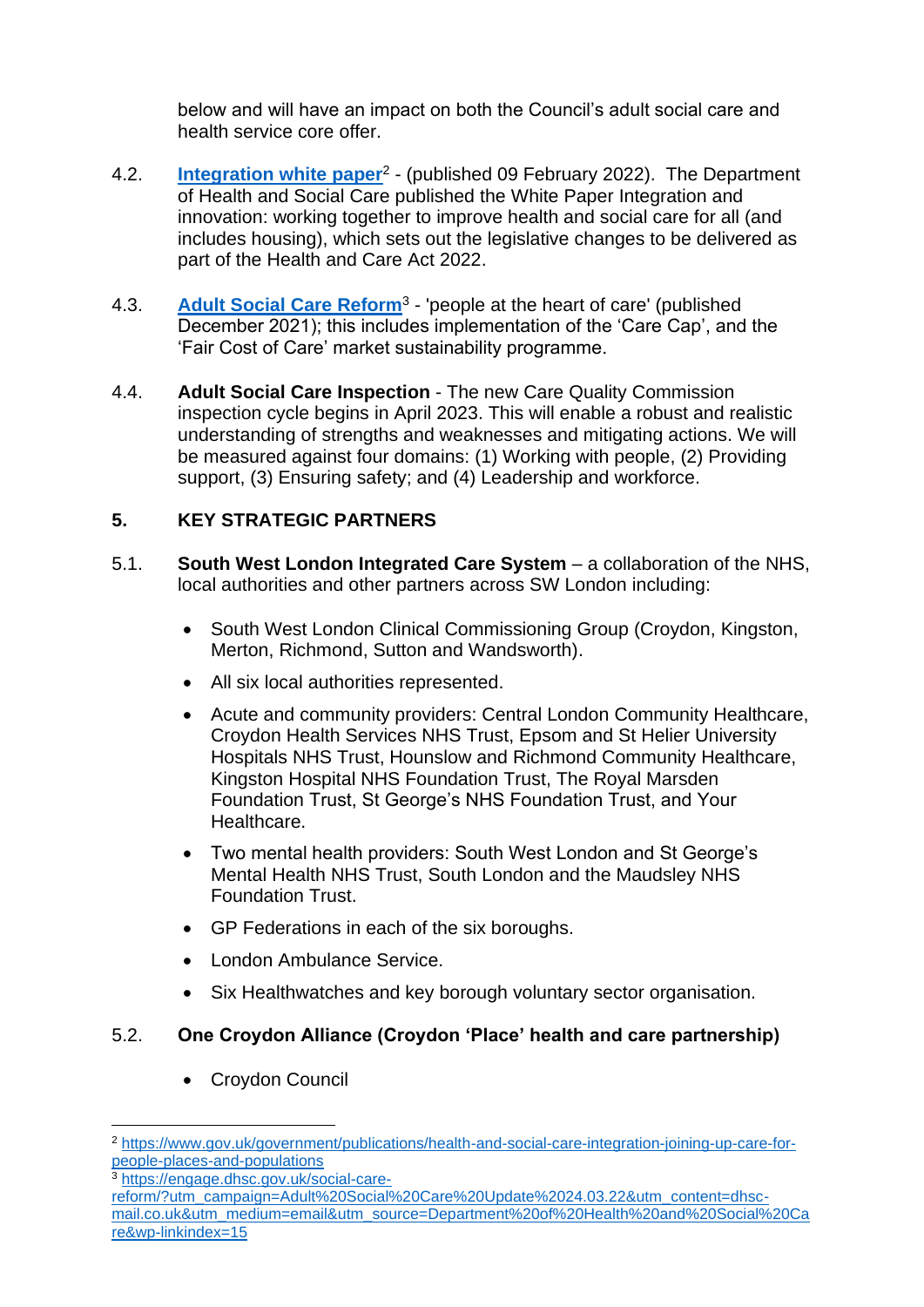- Croydon Clinical Commissioning Group (CCG)
- Age UK Croydon
- Croydon GP Collaborative
- Croydon Health Services NHS Trust
- South London and Maudsley Mental Health NHS Foundation Trust
- 5.3. **Provider market -** We have recently reviewed our market engagement strategy and established four new provider forums based on market segmentation. The first provider forums were held in May and June 2022.

# **6. THE ROLE OF A DIRECTOR ADULT SOCIAL SERVICES (DASS)**

- 6.1. The Corporate Director for Adult Social Care and Health, holds the statutory Director Adult Social Services role; often referred to as the DASS.
- 6.2. The DASS's key leadership role is to deliver the local authority's part in:
	- Improving preventative services and delivering earlier intervention.
	- Managing the necessary cultural change to give people greater choice and control over services.
	- Tackling inequalities and improving access to services.
	- Increasing support for people with the highest levels of need.
- 6.3. There are seven key aspects to be included in the DASS's remit:
	- 1. Accountability for assessing local needs and ensuring availability and delivery of a full range of adult social services.
	- 2. Professional leadership, including workforce planning.
	- 3. Leading the implementation of standards.
	- 4. Managing cultural change.
	- 5. Promoting local access and ownership and driving partnership working.
	- 6. Delivering an integrated whole systems approach to supporting communities.
	- 7. Promoting social inclusion and wellbeing.

# **7. DIRECTORATE PRIORITIES**

- 7.1. To achieve our vision and strategy, we have revised our directorate priorities:
	- Develop our Resident Voice and fulfil all our statutory responsibilities ensuring that our adults are supported; and those at risk of abuse or neglect are safe.
	- Deliver a balanced budget, achieving our savings targets, implementing managing demand principles and processes, strong commissioning and market management; and moving activity and expenditure to the targets in our strategy.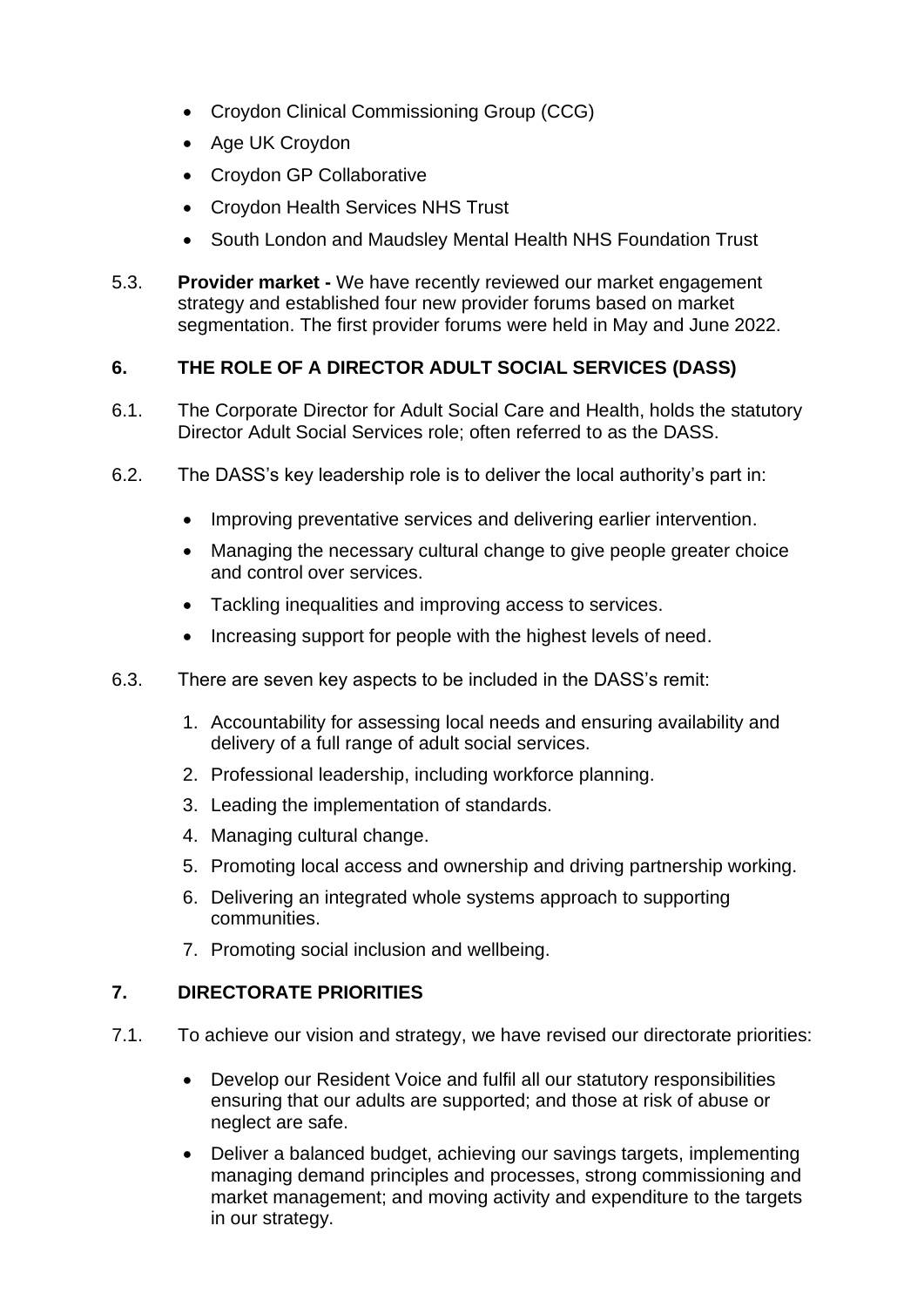- Ensure health and care integration is successful and proportionate, and that it aligns to the Council's objectives for its budgets and our residents.
- 7.2. We will work in collaboration with a range of statutory and non-statutory partners to ensure people's finances are maximised, their housing, care and support needs are met; with our support where this is needed.
- 7.3. We will also continue to improve and integrate services where this makes sense for residents and continue our long-term ambition to reduce inequalities across the Borough.

### **8. OUR SERVICE MODEL**

- 8.1. To meet our obligations under the Care Act 2014 we are using the layered model of, 'prevent, reduce and delay'.
- 8.2. The Model is designed to ensure that people can get the right level and type of support, at the right time to help prevent, reduce or delay the need for ongoing support and maximise people's independence.
- 8.3. The changes in adult social care are being made on operational decisions and practice, using relevant legislation frameworks, and the way we commission services and shape our market to meet identified needs. The statutory service offer remains the same, and as outlined in the principles below:
	- Our adult social care service eligibility and service provision reflect the relevant legislation underpinning social care and health through the Care Act (2014), Mental Health Act 1983, Mental Capacity Act, Deprivation of Liberty Safeguards, The Children and Families Act, Children with Disabilities Act, and the current social care action plan related to the COVID Act.
	- All packages are assessed or reviewed, proportionately, through a strengths based approach, considering safeguarding, to meet the needs of the individual and carers.
	- Residents can access appropriate services provided in-house or commissioned by the Council or delivered independently by the voluntary and community sector.
	- Where people have the financial means to pay a contribution, or to pay for their care in full, this will be in line with the self-funding legislations outlined in the Care Act and wider National policy.

#### **9. BUDGET, GROWTH, SAVINGS, IMPROVEMENT AND TRANSFORMATION**

9.1. The 2022/23 net Directorate budget is £114m. As part of the budget development, the Directorate also received growth.

| Area                                                    | E's       |
|---------------------------------------------------------|-----------|
| Growth to fund cost inflation in block contract         | 264,000   |
| Growth to fund projected demographic and cost pressures | 5.209.000 |
| Care package inflation above corporate allowance        | 1.387.000 |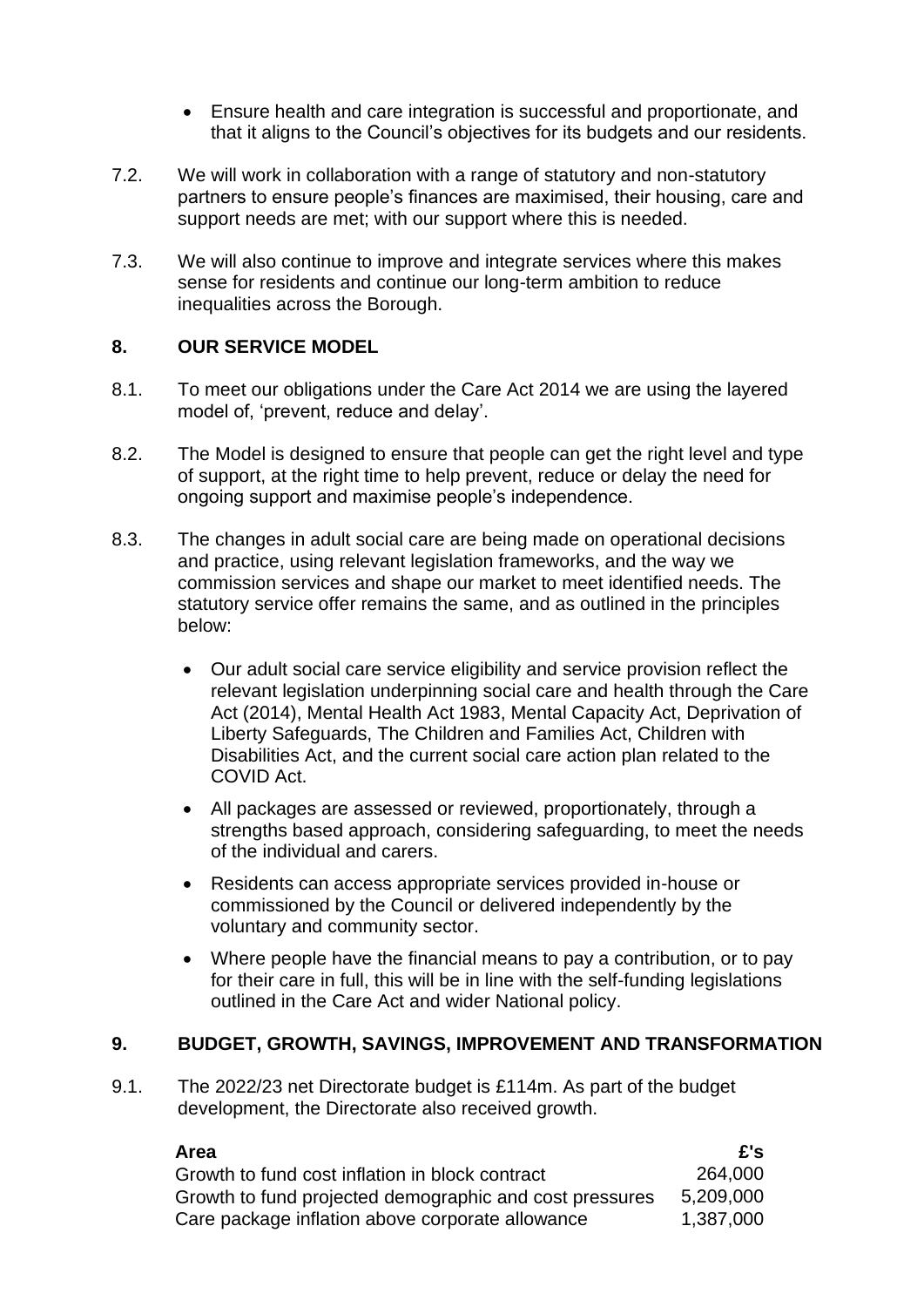| Growth to fund demographic and inflation pressures | 59,000  |
|----------------------------------------------------|---------|
| Financial assessments improvements                 | 300,000 |
| Growth for Public Health funding                   | 380,000 |
| Market Sustainability / Fair Cost of Care          | 946,000 |
| Total growth 8,545,000                             |         |

- 9.2. The challenging savings programme detailed below is being meet by a combination of savings and managing demand. The directorate continues to apply firm financial controls on spending through the use of daily Challenge Panel along with a robust financial monitoring process.
- 9.3. During 2021/22, through its improvement plan, the directorate delivered its savings of £10,978m. This was achieved in three key areas:
	- 1. **reviewing packages of care** (which is a requirement of the Care Act). Ensuring the costs remain relevant to the care and support plan agreed between the resident and the social worker.
	- 2. **managing demand of new requests for support**. Ensuring full use of technology enabled care, reablement, better accommodation placements, uptake of direct payments, and a review of whether there was potential for health related costs to be considered, i.e., continuing health care.
	- 3. **Reviewing contract spend**. Including if expiring contracts should be renewed, negotiating cost share with system partners; and negotiating costs of care increases with the provider market.
- 9.4. For the 2022-24 period of the medium-term financial strategy, these three areas will receive continued focus, although the balance of savings will shift from packages of care and contracts, to managing demand effectively.
- 9.5. The plan has evolved and now includes the business development part of the directorate. Acknowledging that not all areas of the service require improvement, yet require strategic focus. These includes our charging policy, engagement with providers, integration, and preparation for inspection.
- 9.6. The 2022/23 savings for the Directorate is £16,478m; of which the substantial elements are set out below.
	- £11,044m is from operational budgets: Transitions, Disabilities, Older Adults, and Adult Mental Health, detailed in the table below.
	- £0,960m sits against contracts, of which £0.264m has been achieved, and £0.603m identified.
	- £3,613m has been achieved through a mixture of budget capitalisation and growth reduction.

| 2021/22  |          | 2023/24  |
|----------|----------|----------|
| $-4,382$ | $-5,584$ | $-5,277$ |
| $-260$   | $-826$   | $-260$   |
| $-684$   | $-934$   | $-834$   |
|          |          |          |
|          |          | 2022/23  |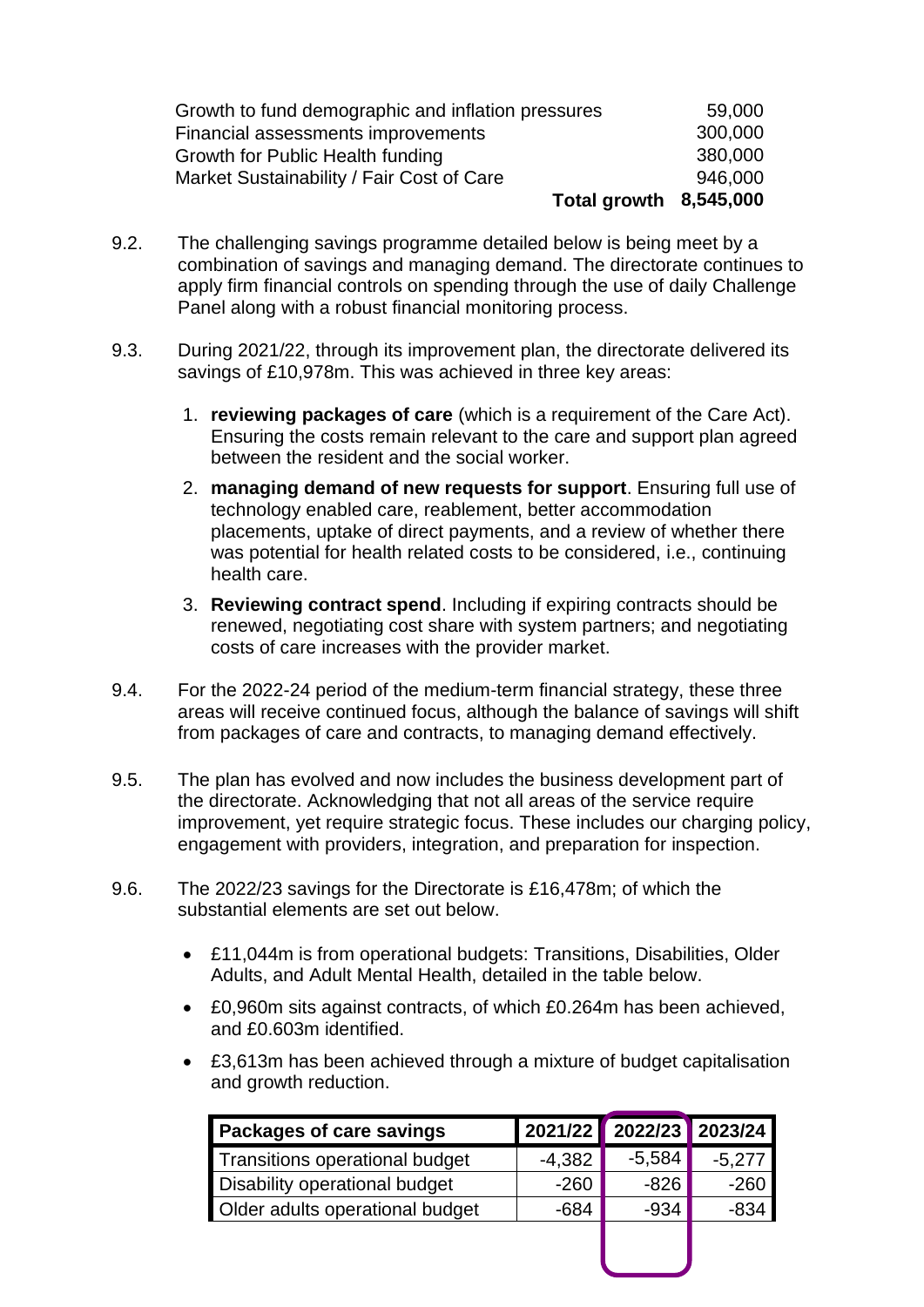| Mental health operational budget | $-2.599$ | $-3.700$          | $-3.019$ |
|----------------------------------|----------|-------------------|----------|
| Total                            |          | $-7,925$ -11,044* | $-9.390$ |

 $*$ As of 17 June 2022, for the 2022/23 targets, £1.454m (13%) has been achieved, and a further £0.986m (9%) identified.

9.7. The core areas of focus within the business development and improvement plan are set out below.

### **10. OPERATING MODEL AND WORKFORCE**

- 10.1. **Provider services transformation**: Taking the agreed recommendations following the outcome of the Provider Service Options appraisal; segmenting them into short, medium and long-term delivery plans. Each delivery plan will be prioritised into high, medium and low. Each service area will develop bespoke delivery plans to deliver the recommendations.
- 10.2. **Learning disability framework**: To develop the new framework, what will effectively become both the core offer for learning disability and inform commissioning intentions; based on the outcomes of the LD Framework Review completed in early 2022, in collaboration with Alder and the Local Government Association.
- 10.3. **Practitioner quality audit**: The Performance Board will assess the efficiency and productivity of Social Work teams, analysing the appropriateness of referrals, the application and effectiveness of assetbased practice, the impact of professional leadership, and the quality of appraisal, supervision and effectiveness of practitioner case-load management.
- 10.4. **Local Account**: Publish a revised 'Local Account' (last published in 2017). Local accounts are annual reports designed to give residents a clear picture of the achievements made in adult social care; how well we are performing, the changes and challenges we are facing and our plans for future improvements.

# **11. BUSINESS DEVELOPMENT AND SYSTEMS**

- 11.1. **Inspection Governance Framework**: This is to prepare the Council, Directorate and System Partners, for the Local Systems Inspection Review. The inspection cycle begins April 2023. This will enable a robust and realistic understanding of strengths and weaknesses and mitigating actions. We will be measured against four domains: (1) Working with people, (2) Providing support, (3) Ensuring safety; and (4) Leadership and workforce.
- 11.2. **Audit preparedness**: To enable the Directorate to have an independent and robust review of policy and procedure, as part of the annual audit cycle.
- 11.3. **Information technology / data quality, accuracy, information sharing**: To ensure both the case notes (LAS) and financial information (ContrOCC) systems are maintained, so that operations processes and staff training are embedded across the directorate. This will enable accurate performance management, forecasting, learning and development opportunities.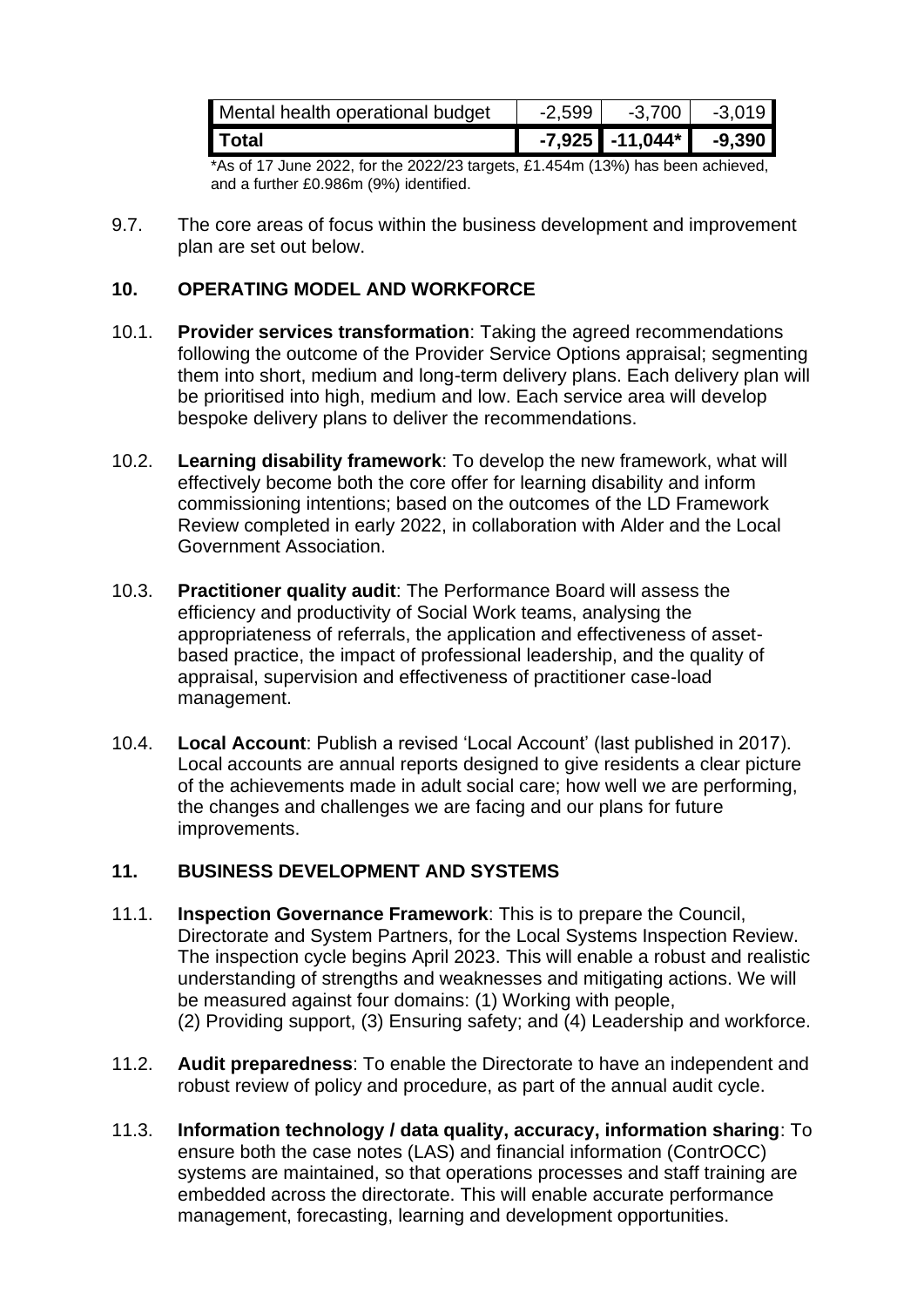# **12. INTEGRATED CARE SYSTEM (ICS)**

- 12.1. **Integrated Care System transition governance**: To be ready to operate as a Place within South West London ICS, One Croydon partners need to achieve the following key milestones by June 2022:
	- 1. Refresh the Health and Care Plan priorities for 2021-23.
	- 2. Support and develop a clinical leadership structure; and
	- 3. Evolve One Croydon governance structure so Place responsibilities are discharged.
- 12.2. **2022/23 s.75 agreement and Better Care Fund (BCF) Plan**: To ensure the legal agreement is signed by partners with a BCF plan that meets the national guidance framework.

# **13. STRATEGIC COMMISSIONING AND CONTRACTS**

- 13.1. **Fair Cost of Care/Market Sustainability Plan**: In 2022 ASCH will undertake a fair cost of care exercise, engaging with the market, and establish a Market Sustainability Plan to support a sustainable market that provides excellent care with a focus on staff development/retention.
- 13.2. **Market Position Statement**: the development and publication of our Market Position Statement will set out our key messages to the market, development opportunities and commissioning intentions.

#### **14. STRATEGIC MANAGING DEMAND**

- 14.1. **Developing a demand and capacity model for out of hospital care**: The project seeks to support our local Croydon 'Place' system to understand how we can optimise the arrangements for out of hospital care.
- 14.2. **Croydon Adult Support options appraisal (service and website)**: Enabling the service to support customer enquiries, directing them through the 'prevent, reduce, delay model,' avoiding the need for disproportionate intervention from statutory services.
- 14.3. **Short term crisis intervention**: Ensuring ASCH provides timely, targeted and effective use of re-ablement and rehabilitation that has a focus on enabling independence and self-management and avoiding the overprescription of care. We will explore opportunities for reablement to be implemented between Croydon Adult Support (the front door) and long-term disability and older adult care services. Assessments for long term needs will take place after the crisis has passed.
- 14.4. **Direct payments**: Increase uptake of direct payments to the national average of 26%. In doing so, a coherent offer is available, which staff can articulate, and is supported by digital infrastructure, partners and the provider market.
- 14.5. **Technology enabled care plan**: Care technology is established as a core element at all stages of the adult social care 'prevent, reduce delay' model.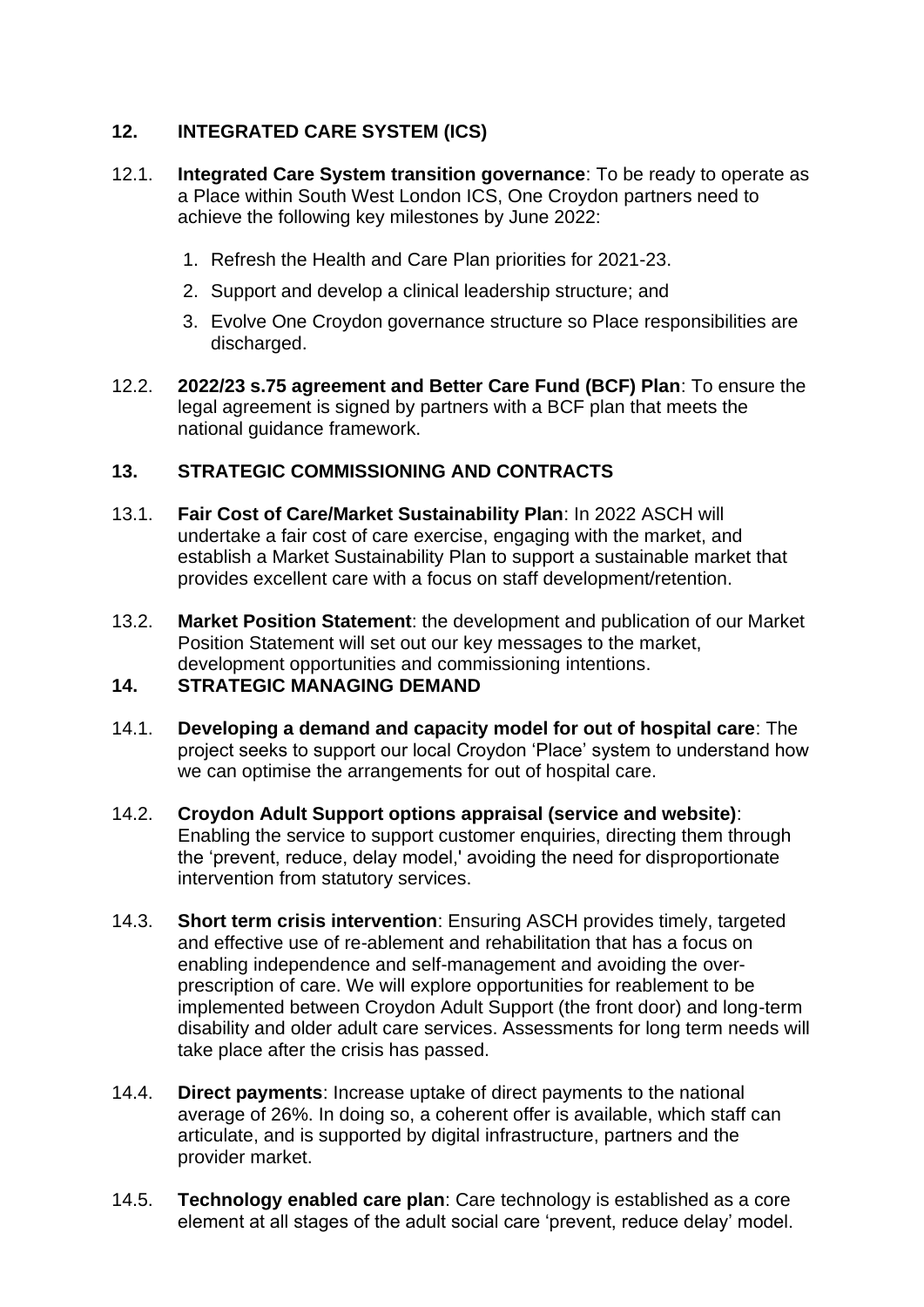### **15. KEY PERFORMANCE TARGETS**

- 15.1. Our overarching performance targets remain to reduce our activity and budget to the:
	- London average or below for younger adults (18-65); and
	- the English average or below for older adults (65+) by March 2024.
	- Whilst fulfilling all our statutory responsibilities.
- 15.2. We report Corporately a monthly Key Performance Indicator (KPI) set to Cabinet via the Corporate Performance Report. The datasets for 22/23 will inform the overarching targets above, and those related to the Adult Social Care Outcomes Framework (ASCOF) and in preparation for Care Quality Commission inspection.
- 15.3. At Directorate level, we hold a monthly Performance Board, Chaired by the Corporate Director, where all service and financial performance data is reported, interrogated and with mitigating actions agreed to resolve risks and/or issues.
- 15.4. These targets have been developed in agreement with the Local Government Association, and will be reviewed annually, taking into account national concerns such as inflation, legislative changes, and any other substantially impacting matter.
- 15.5. The tables below set out the spend per adult and Long Term Support, direction of travel the Council and Directorate need to deliver against.

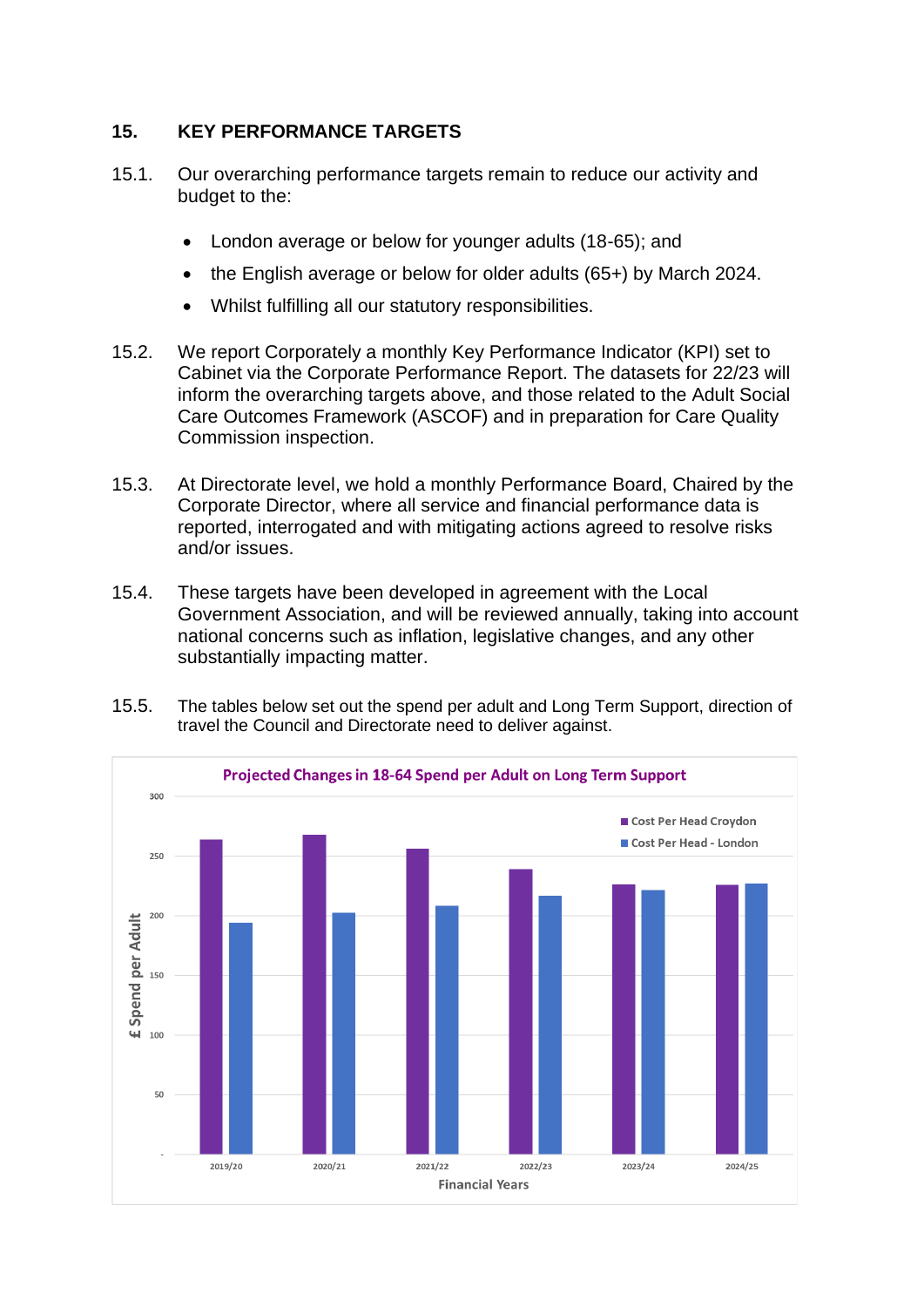

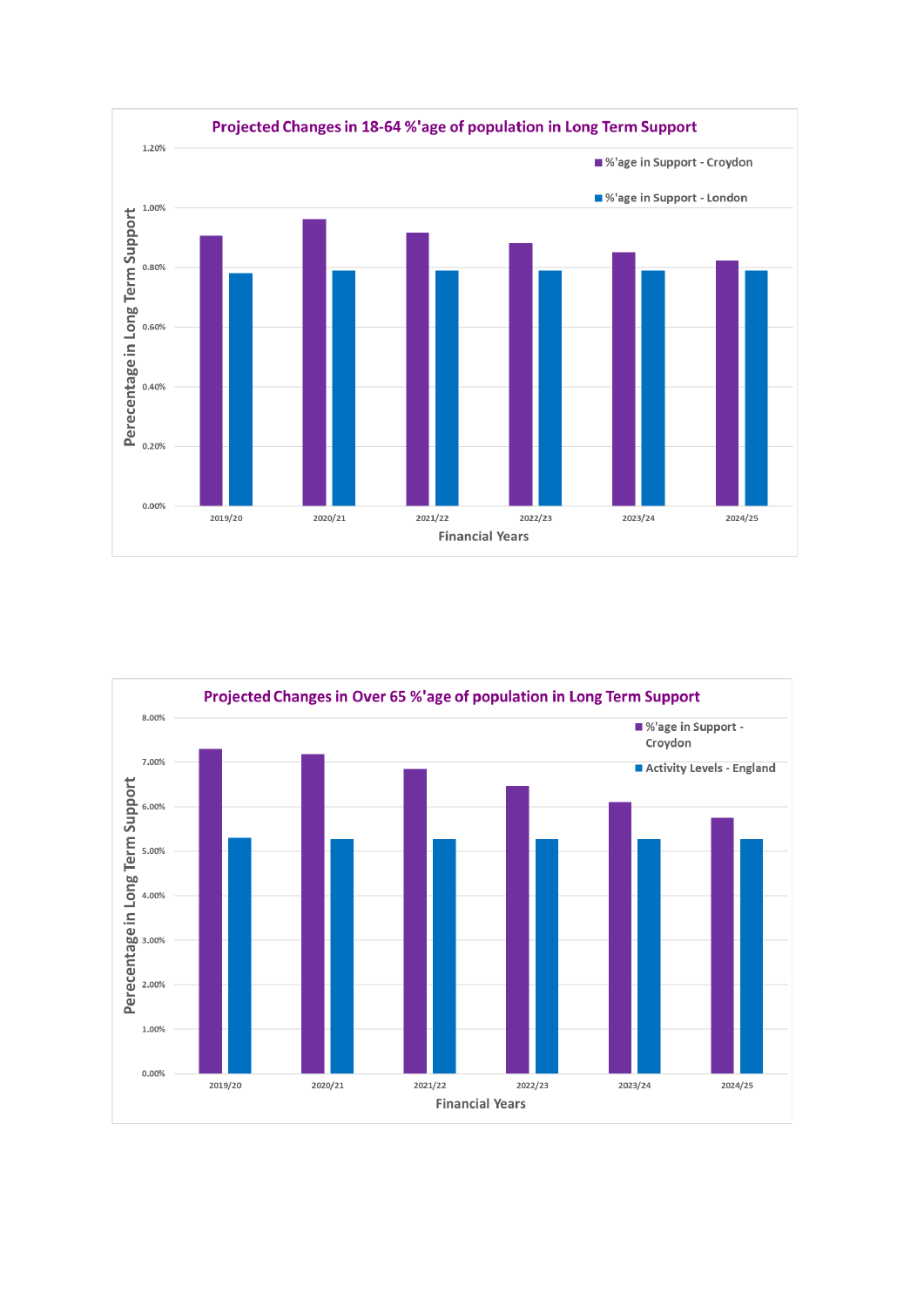

#### **16. GOVERNANCE**

- 16.1. To enable successful delivery of the strategy and business development and improvement plan for 2022/23, we have developed a revised governance structure, including:
	- **Improvement Board** which will be independently Chaired and will oversee delivery of the ASCH strategy.
	- **Performance Board** will ensure key statutory, financial and performance indicators are being delivered or appropriate actions put in place to achieve them. Its overall focus is to ensure the Council is prepared for the inspection of its adult social care services.
	- The Directorate Management Team will act as the **Programme Board,** to oversee delivery of the programmes and projects, including transformational and capital investment detailed in the plan.
- 16.2. The Corporate Director and Directors will ensure that all correct reporting and decision making is delivered through the Corporate Management Team, the Mayor, Cabinet, and committees including scrutiny and audit.

#### **CONTACT OFFICER:**

Annette McPartland Corporate Director of Adult Social Care and Health annette.mcpartland@croydon.gov.uk

#### **BACKGROUND DOCUMENTS:**